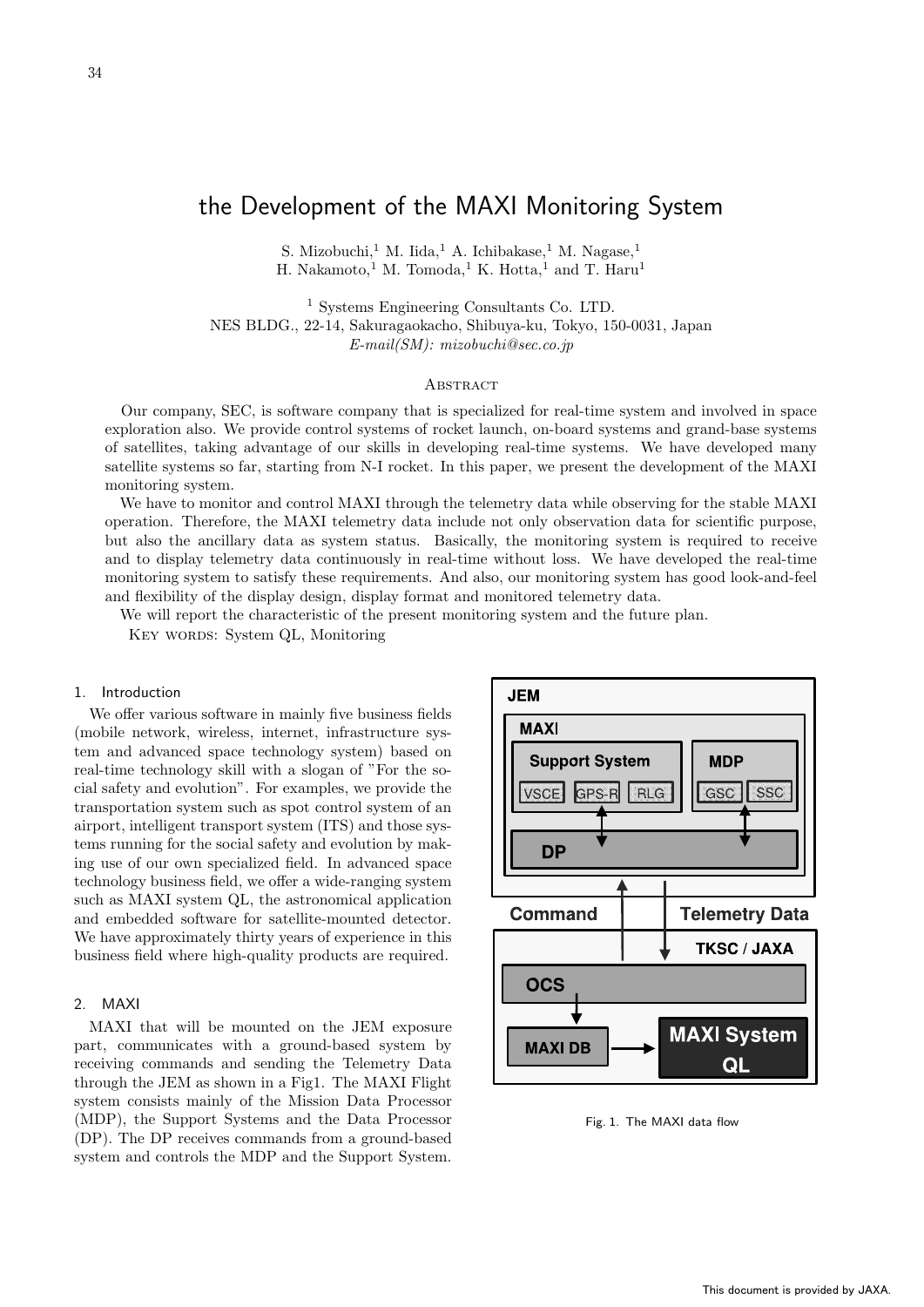

Fig. 2. The MAXI System QL configuration

At the same time, the DP controls many kinds of data taken from the MDP and the Support Systems, and sends them back to ground-based system as the telemetry. These data are stored in MAXI DB (Data Base) through the OCS (Operational Control System) and sent to the MAXI System QL (Quick Look) for monitoring the status of the MAXI flight system. The QL displays the status information in real time after receiving the telemetry data.

Our company supports to develop the MAXI DP, OCS, MAXI DB and MAXI system QL. Here, we especially focus the feature and the future plan of the system QL.

## 3. The MAXI system QL

#### 3.1. The requirement

The telemetry data from the MAXI flight system include the H&S (Health and Status) data and HK (House Keeping) data of astronomical observational equipment, the unique data for the attitude control, the data of GPS time, the scientific data taken from the MDP and the data taken from the ISS (International Space Station).

For the steady observation, it is required to constantly monitor these data in real-time and to display the system status. If some of the equipments go into alert state,

operators should be able to find the abnormal state and know more detailed information easily.

The persons who are responsible for the development of each equipment also monitor these information in realtime if needed. Therefore, it is required for the system QL to be flexible to change and customize the display design easily for each user.

#### 3.2. The structure

As shown in a Fig2, the MAXI system QL program reads three kind of configuration files written in csv format by a user and displays the telemetry data on the screen by using these information. The designs of the display are completely defined by these configuration files. It is possible to handle following requirements easily simply by modifying these files.

- Customizing the displayed item of telemetry data for each user's requests
- Customizing the display design for each user's requests.
- Changing the number of display windows

The MAXI system QL is possible to display not only the raw telemetry data itself without any conversion but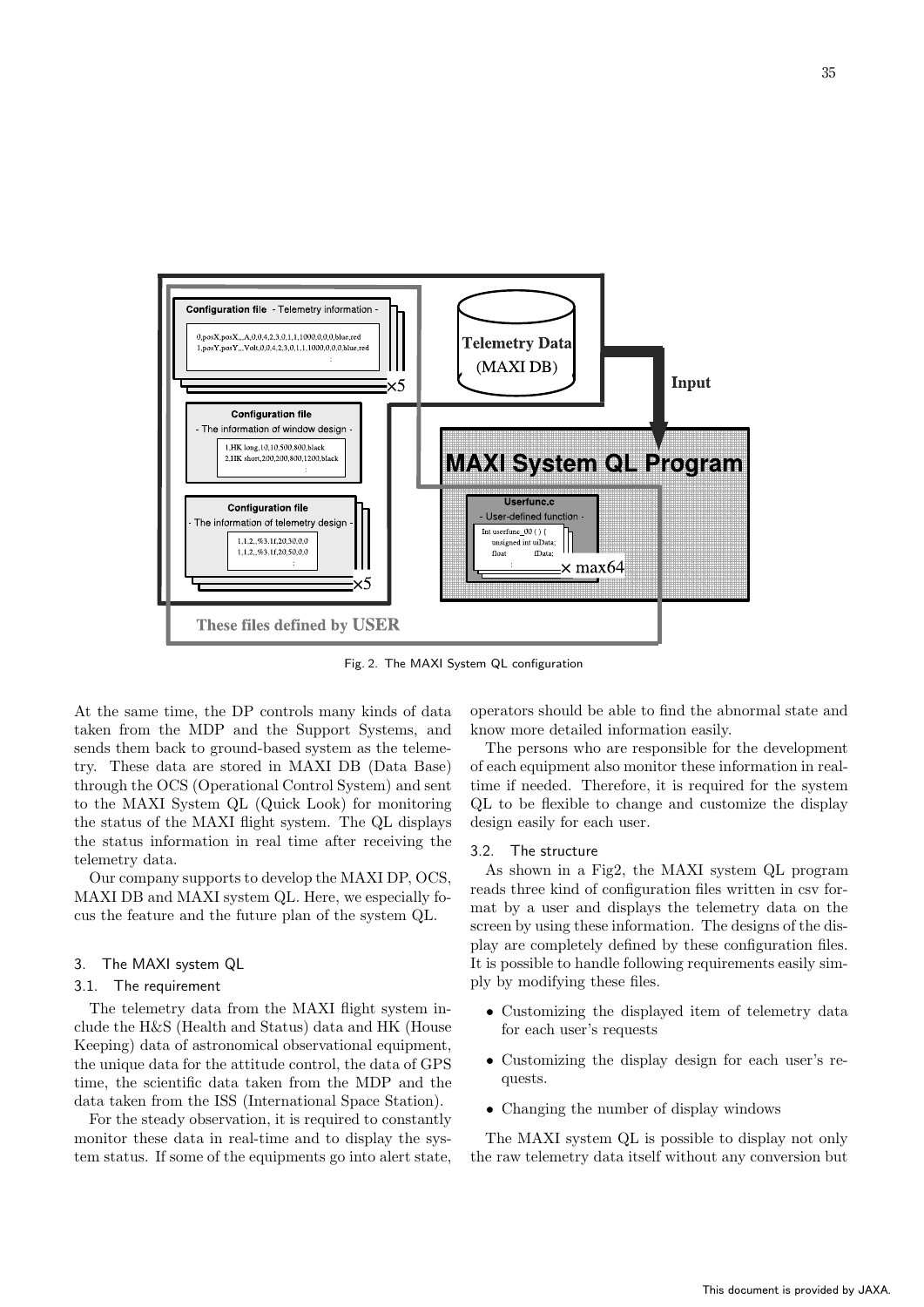| The defined information   | The detail                                                              |  |  |  |  |  |
|---------------------------|-------------------------------------------------------------------------|--|--|--|--|--|
| Configuration file        |                                                                         |  |  |  |  |  |
| Telemetry information     | A text file of csv format, which defined the following information      |  |  |  |  |  |
|                           | . For identifying the telemetry data                                    |  |  |  |  |  |
|                           | · For extracting the displayed data from telemetry data set such as     |  |  |  |  |  |
|                           | byte offset                                                             |  |  |  |  |  |
|                           | . For converting telemetry data from the raw value to the engineering   |  |  |  |  |  |
|                           | value                                                                   |  |  |  |  |  |
|                           | . For checking the status of the equipment                              |  |  |  |  |  |
|                           | . For displaying the telemetry data                                     |  |  |  |  |  |
| The window design         | A text file of csv format, which defined the window information of      |  |  |  |  |  |
|                           | the MAXI system QL such as the position and size in the display.        |  |  |  |  |  |
| The telemetry design      | A text file of csv format, which defined the design of telemetry data   |  |  |  |  |  |
|                           | displayed in one window. These file have the type, the ID, the display  |  |  |  |  |  |
|                           | position, the width and the height of the displayed telemetry data.     |  |  |  |  |  |
| Program file              |                                                                         |  |  |  |  |  |
| The user-defined function | The source programs with C-language, which define the function for      |  |  |  |  |  |
|                           | converting telemetry data to engineering values. The MAXI system        |  |  |  |  |  |
|                           | QL has six functions by the default and it is possible to add functions |  |  |  |  |  |
|                           | defined by a user.                                                      |  |  |  |  |  |

Table 1. The detail of user-defined file

also converted data in engineering values from raw data. The QL has the six functions by the default for the conversing purpose. As shown in a Fig2, it is also possible to handle special conversion easily simply by programming a function and including it to the MAXI system QL program.

#### 3.3. The user defined file

As previously mentioned in a section3.2., it is possible to modify four kind of file (three kind of configuration file and one kind of program file) in total. The configuration file is a text file of csv format, which define the telemetry information, the window design and the telemetry design, respectively. And the program file includes the user-defined function. The details of these files are put together in a Table1.

## 3.4. The QL display

The QL display samples of the raw telemetry data and the engineering value are shown in a Fig3 and a Fig4, respectively. The raw telemetry data itself are displayed mostly in hexadecimal form without any conversion. And the Engineering Value that is converted from raw data is displayed in the certain format. The display formats of both data type are also defined in configuration file, for example " $\%3d$ " and " $\%s$ ".

The MAXI system QL has a status check feature for the specified telemetry data. These data are classified into three level of state (normal level, warning level and error level). The classified data are shown in the display

with different colors, which are also defined in configuration file. The ongoing QL display designed are like shown in the Fig3 and the Fig4. Their background color is black and the font color of fixed text is white. The font color of the variable telemetry data that belongs in the normal level, the warning level and the error level is green, yellow and red, respectively. These telemetry data are updated every 0.5 seconds with the default setting. It is possible to fine-tune the update interval of the QL display depending on the receiving cycle of shown data.

The MAXI system QL has capabilities of printing and saving the display image. If user would like to use these functions, it is possible to do by just modifying the configuration file. The "Save" and "Print" buttons are show up in the QL display by adding one line written with the certain format. If user clicks these buttons, the display image is automatically saved with certain file name under certain directory, which are defined in the configuration file, or printed on the default printer.

## 4. The future plan

#### 4.1. A tool for designing a display by GUI

The position information wrote in the configuration files are currently defined manually with a fine-tuning by user. It takes non-negligible time for making the configuration file and a user can make a mistake. Therefore, we are planning to develop a tool which can reflect a display design by using GUI into the definition file.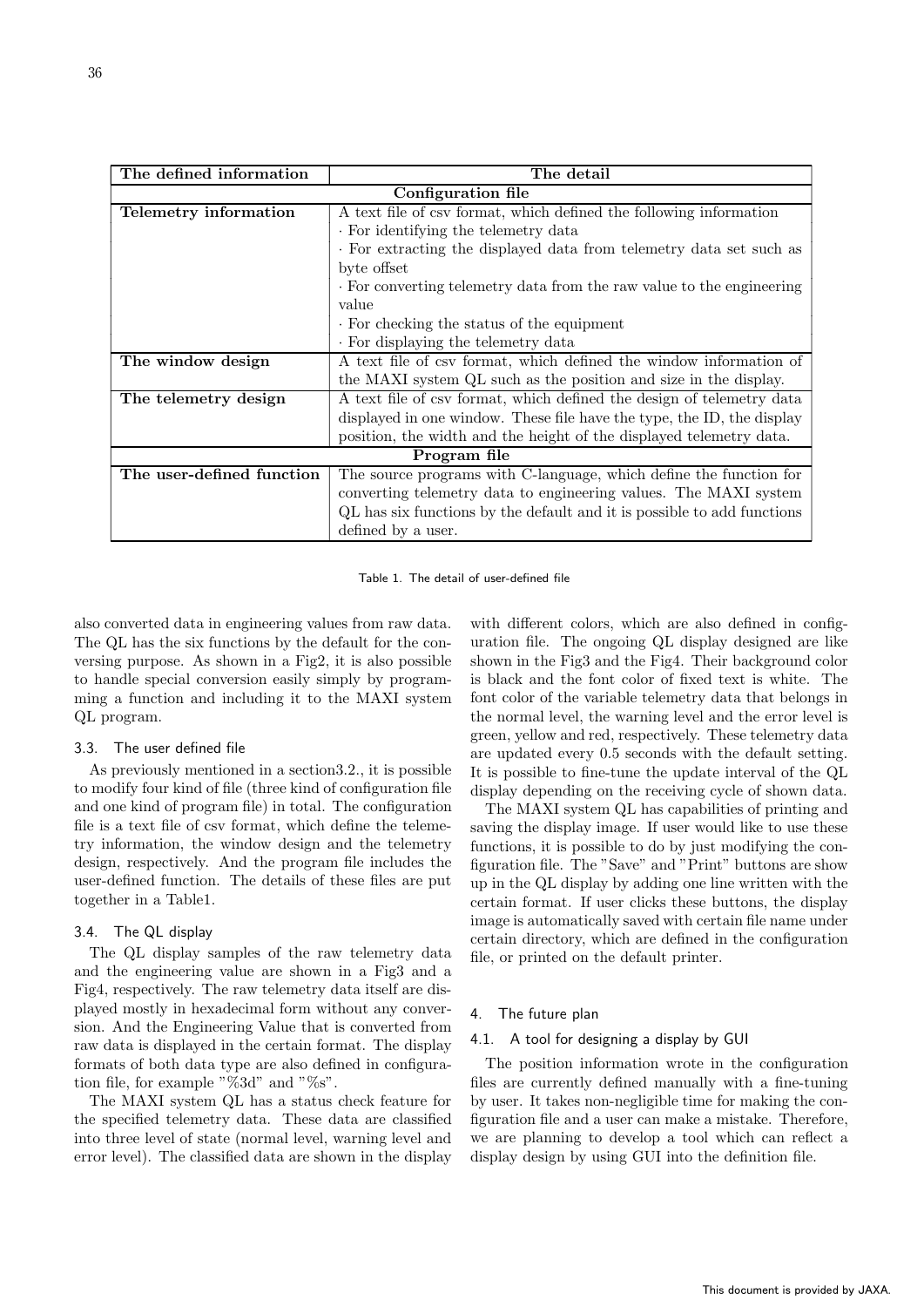| $\overline{\mathbf{v}}$                                                                                                                                                          | <b>DP-HANDS SENSOR (raw)</b>                                                                                     |                                                                                                                                                                                                  | $-15x$                                                                                  | $\vert \mathbf{v} \vert$                                                                                                                                                                                                     | DP-HANDS SENSOR (eng)                                                                                             |                                                                                                                                                                                     | $-15x$                                                                            |
|----------------------------------------------------------------------------------------------------------------------------------------------------------------------------------|------------------------------------------------------------------------------------------------------------------|--------------------------------------------------------------------------------------------------------------------------------------------------------------------------------------------------|-----------------------------------------------------------------------------------------|------------------------------------------------------------------------------------------------------------------------------------------------------------------------------------------------------------------------------|-------------------------------------------------------------------------------------------------------------------|-------------------------------------------------------------------------------------------------------------------------------------------------------------------------------------|-----------------------------------------------------------------------------------|
| DP LOW H and S (SENSOR)                                                                                                                                                          | 2007/12/07 06:43:25                                                                                              |                                                                                                                                                                                                  |                                                                                         | DP LOW H and S (SENSOR)                                                                                                                                                                                                      | 2007/12/07 06:43:25                                                                                               |                                                                                                                                                                                     |                                                                                   |
| DPTC : 881045005<br>SSC-H STATUS<br>DP MODE : 1H<br>CCD TEMP<br>$A:$ cell<br>TEC CURRENT<br><b>A</b> : OH<br>CCD STATUS<br>$\rightarrow$ 0H<br>COOL ANNEAL<br>A : OH             | STATUS : OH<br>e6H<br>B:<br>OH<br><b>B</b> :<br><b>B:</b> OH                                                     | SSC-Z STATUS<br>DP MODE : 1H<br>CCD TEMP<br>$A = d7H$<br>TEC CURRENT<br>$A = 0H$<br>CCD_STATUS<br><b>ALCH</b><br>COOL ANNEAL<br>$A = 0H$                                                         | STATUS : OH<br>d5H<br>B.<br>OH<br>B.<br>OH<br><b>B</b> :                                | DPTC : 881045005<br>SSC-H STATUS<br>DP MODE : Initial<br>CCD TEMP<br>A: 7.5<br><b>TEC CURRENT</b><br>A: 0.0<br><b>CCD STATUS</b><br>$\approx$ OFF.<br>COOL ANNEAL<br>A : COOL                                                | STATUS: 0<br>B: 21.2<br>B: 0.0<br>B: COOL                                                                         | SSC-Z STATUS<br>DP MODE : Initial<br>CCD TEMP<br>A : 8.2<br><b>TEC CURRENT</b><br>$A = 0.0$<br>CCD STATUS<br><b>COFF</b><br>COOL ANNEAL<br>$A = COOL$                               | STATUS : 0<br>B: 17.4<br>B: 0.0<br>B: COOL                                        |
| <b>GSC-A STATUS</b><br>DP_MODE : 3H<br><b>POWER STATUS</b>                                                                                                                       |                                                                                                                  | <b>GSC-B STATUS</b><br>DP MODE :<br>POWER STATUS                                                                                                                                                 | 3H                                                                                      | GSC-A STATUS<br>DP MODE :<br><b>POWER STATUS</b>                                                                                                                                                                             | Normal                                                                                                            | <b>GSC-B STATUS</b><br>DP MODE :<br><b>POWER STATUS</b>                                                                                                                             | Normal                                                                            |
| A0 : 1H<br>A1 1H<br>A3 : 1H<br>A4 1H<br>HVO : 1H<br>$HW1$ : 1H<br>HV3 : 1H<br>$HVA$ 1H<br>RBM : 1H<br>HV MONITOR<br>HVO : OH<br>HV1 : 0H<br>HV3 : 0H<br>HV4 : 0H                 | $A2$ : 1H<br>A5 : 1H<br>HV2 :1H<br>HV5 : 1H<br>HV2 : 0H<br>HV5 : OH                                              | A1 : 1H<br>$\cdot$ 1H<br><b>A0</b><br>$-1$ H<br>A3<br>$\cdot$ 1H<br>A4<br>HV1 : 1H<br>$HVO$ : 1H<br>HV3 : 1H<br>HV4 : 1H<br>RBM 1H<br>HV MONITOR<br>HV1 : OH<br>HVO : OH<br>HV4 : OH<br>HV3 : 0H | : 1H<br>A2<br>A <sub>5</sub><br>$: 1$ H<br>HV2 : 1H<br>HV5 : 1H<br>HV2 : OH<br>HV5 : 0H | A1 : DN<br>$: ON$<br>AO.<br>$: \Omega NA4-10MA3HVI : ONHVO : ONHVS : ONHVA : ONRBM : ONHV MONITORHV1:0.0HVO : 0.0HVS : 0.0HVA : 0.0$                                                                                         | A2 ON<br>$-ON$<br>A <sub>5</sub><br>$HV2$ : $ON$<br>HV5 : ON<br>HV2 : 0.0<br>HV5 : 0.0                            | A0 : DN<br>A1 : ON<br>$-10M$<br>A4<br>A3<br>$-DN$<br>HVO : ON<br>HV1 : ON<br>$HVS$ : $ON$<br>HV4 : ON<br>RBM IN<br>HV MONITOR<br>$HVO$ : 0.0<br>HVI : 0.0<br>$HVS = 0.0$<br>HM4:0.0 | $A2$ : $0N$<br>A5<br>$\cdot$ CN<br>HV2 : ON<br>HV5 : 0N<br>HV2 : 0.0<br>HV5 : 0.0 |
| SUPPORT SENSOR STATUS<br>VSC<br>TEMP CCD<br>$-9H$<br>VOLTAGE<br>: dH<br>RLG<br>DATA VAL ID<br>$:$ OH<br>STARTUP<br>$:$ OH<br>GPSR<br>STATUS: 49H<br>(POS<br>2DPOS : 1H<br>$:$ OH | TEMP CPU : 16H<br>AUTOGAIN : FFH<br><b>SEU</b><br>$: 0$ H<br>ACCELS : OH<br>PREAMP : OH<br>3DP0S : 0H<br>2SAT:1H | TEMP SMPS : 16H<br><b>OFFSET</b><br>· dfH<br>I/O<br>$+0H$<br>GYROS : OH<br>ColdStart : OH                                                                                                        | PROC<br>$:$ OH<br>GO NOGO<br>$+0H$<br>Save   Print                                      | SUPPORT SENSOR STATUS<br><b>VSC</b><br>TEMP CCD : 26.1<br><b>VOL TAGE</b><br>: 0.9<br><b>RLG</b><br>DATA VAL ID<br>$\cdot$ 0<br><b>STARTUP</b><br>: 0<br>GPSR<br>STATUS : 49H<br>2DPOS : 1H<br><b>POS</b><br>$\therefore$ OH | TEMP CPU : 35.8<br>AUTOGAIN : FFH<br><b>SEU</b><br>$\cdot$ 0<br>ACCELS : 0<br>PREAMP : OH<br>3DP0S: 0H<br>2SAT:1H | <b>TEMP SMPS : 35.8</b><br><b>OFFSET</b><br>dH<br>I/O<br>$-0.0$<br>GYROS : 0<br>ColdStart : OH                                                                                      | PROC<br>$+0$<br>GO NOGO : 0<br>Print<br>Save                                      |

Fig. 3. The sample of QL display (Raw Value) Fig. 4. The sample of QL display (Engineering Value)



Fig. 5. The sample of graphs display